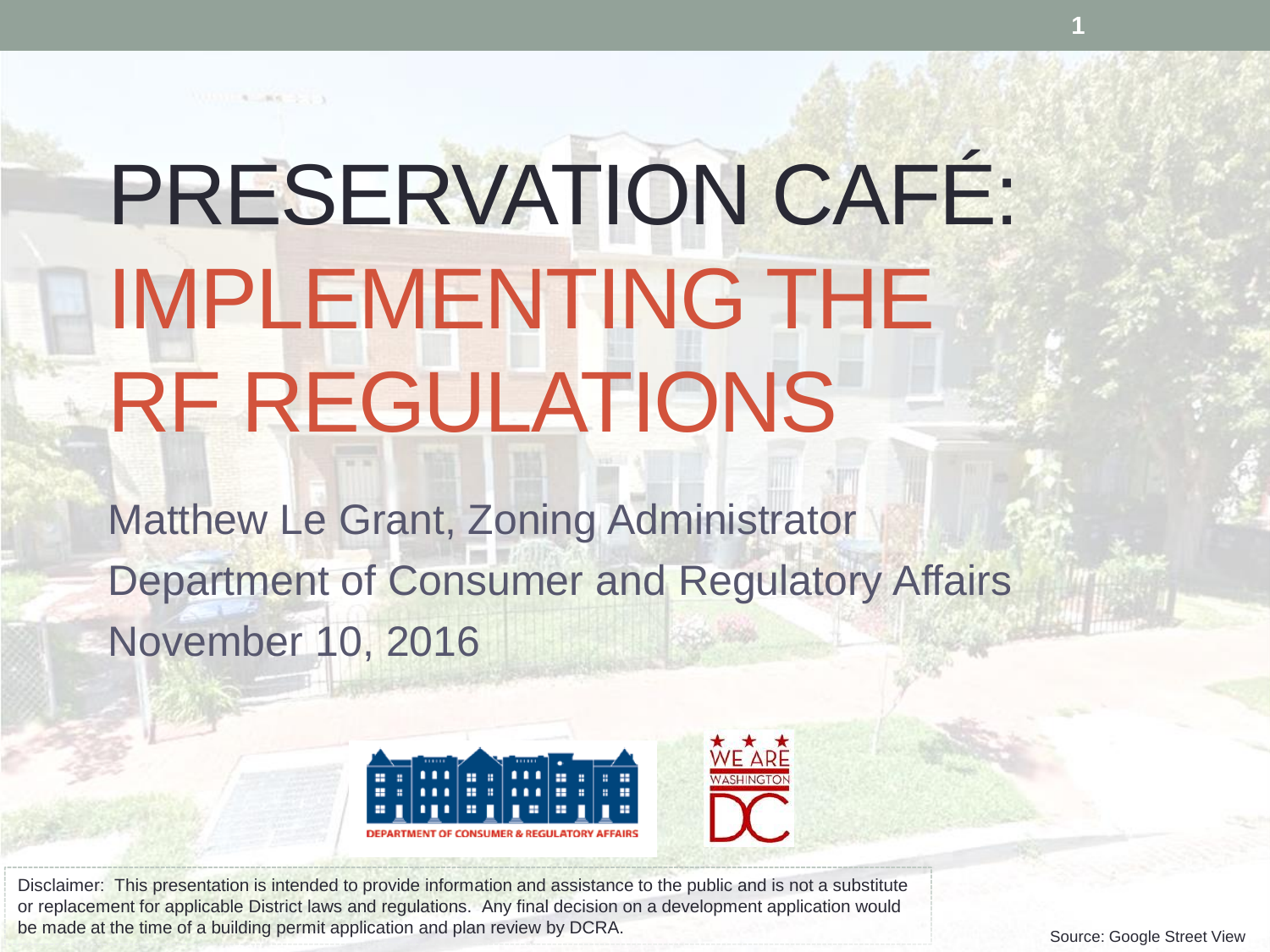### Today's Presentation

- Background
- Rule Changes Summary
- Additional Application Materials Required
- Summary of Case No. 14-11B
- Zoning Enforcement
- Reminder
- Contact Information
- Q & A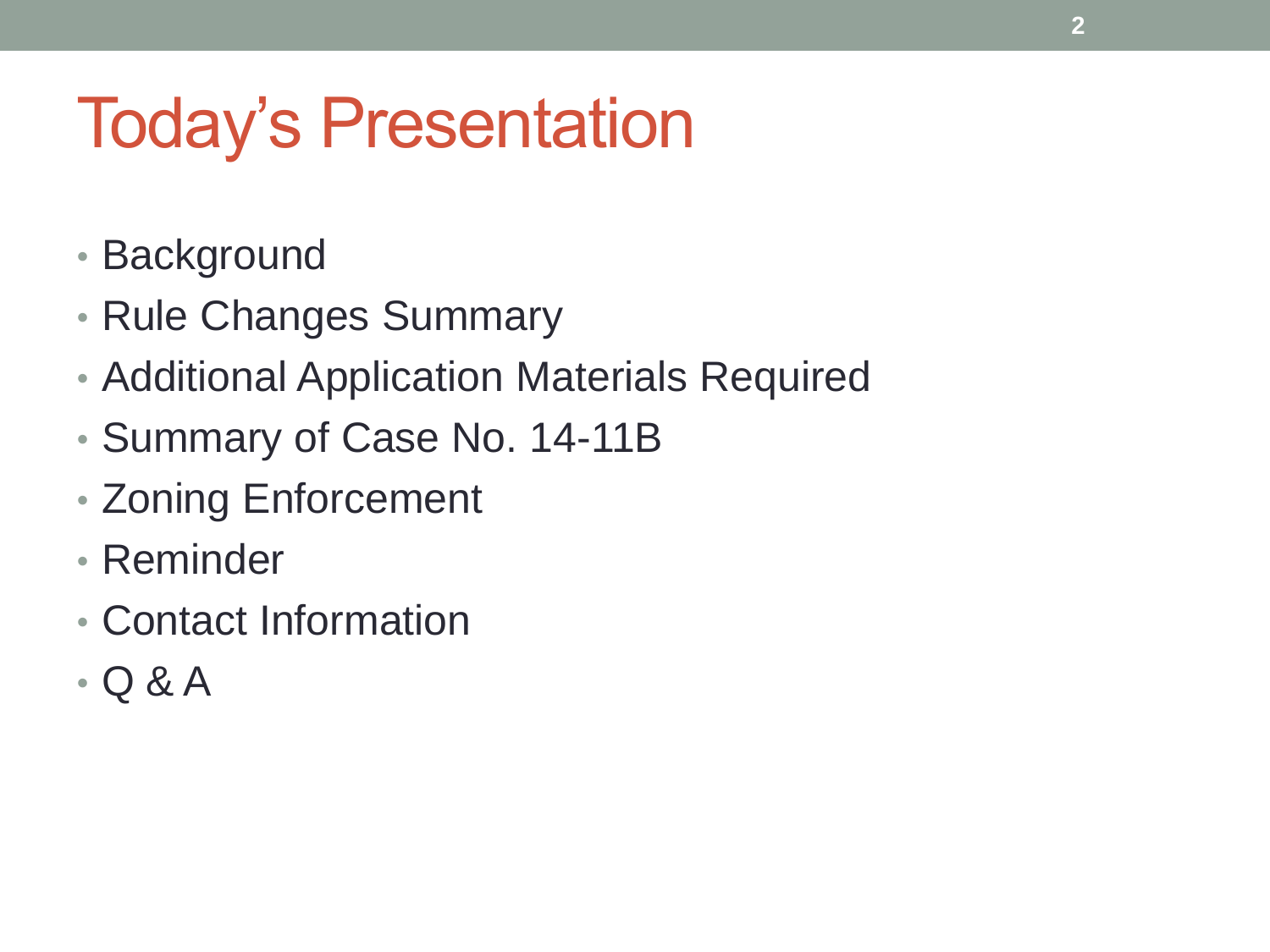### **Background**

- **June 24, 2014**: The D.C. Office of Planning submitted a petition requesting amendments to the regulations to "address the issue of uncharacteristic and incompatible additions in the R-4 Zone District for habitable space." (ZC Order 14-11).
- **July 17, 2014**: The Zoning Commission ("Commission) set down the OP proposal.
- **June 8, 2015**: The Commission took final action in approving new regulations in the R-4 zone. (ZC Order 14-11).
- **June 26, 2015**: The new rules of Order 14-11 went into effect.
- **July 22, 2016**: Emergency Rulemaking text amendment (ZC Order 14-11C).
- **August 26, 2016**: Minor modification published, adding a "pop-back" condition to residential conversions. (ZC Order 14-11A).
- **September 6, 2016**: ZR16 Rules incorporated most of Order 14-11, and R-4 was re-named as RF (RF-1, RF-2, RF-3, RF-4, and RF-5).
- **November 17, 2016**: Hearing scheduled on proposed RF and R-3 text amendments, including additional "pop-back" (RF and R-3), and preservation and solar conditions, among others (RF only). Case No. 14-11B.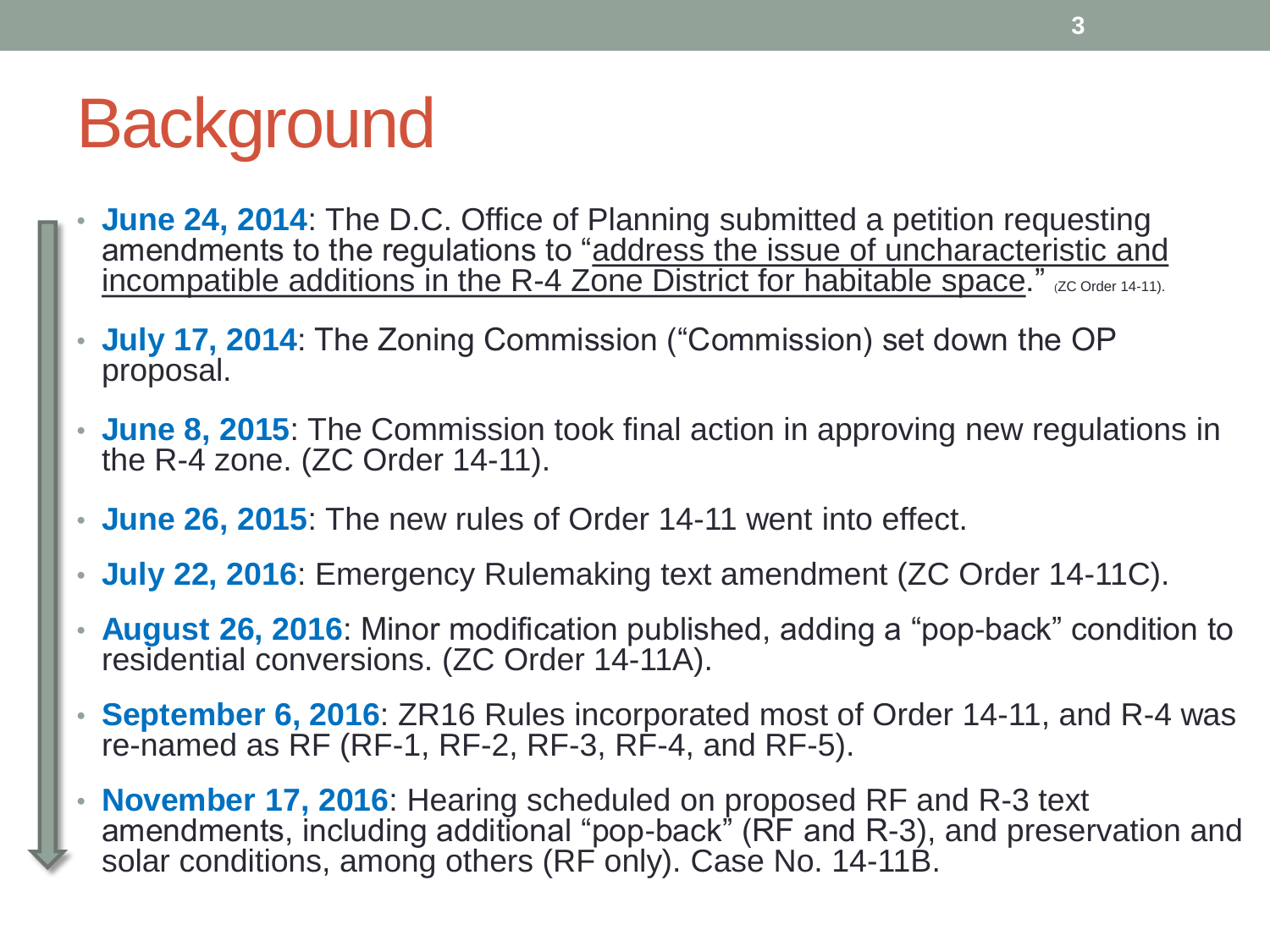## Rule Changes Summary

*4 Key Changes*: Height, Conversions, Definition, and Design

#### **1) Height**

| Old R-4 Max. Height (feet) | <b>New R-4/RF-1 Max. Height (feet)</b>                                                                                                                                 |
|----------------------------|------------------------------------------------------------------------------------------------------------------------------------------------------------------------|
| 40 feet, 3 stories         | 35 feet, 3 stories<br>(*Except where 3 or more immediately adjoining<br>residential row dwellings building concurrently on<br>separate record lots – then 40 foot max) |

- Height maximum applies to *all* new buildings and additions, subject to limited exceptions.
- Applicants may seek special exception relief from the Board of Zoning Adjustment (BZA) for proposed heights between 35-40 feet.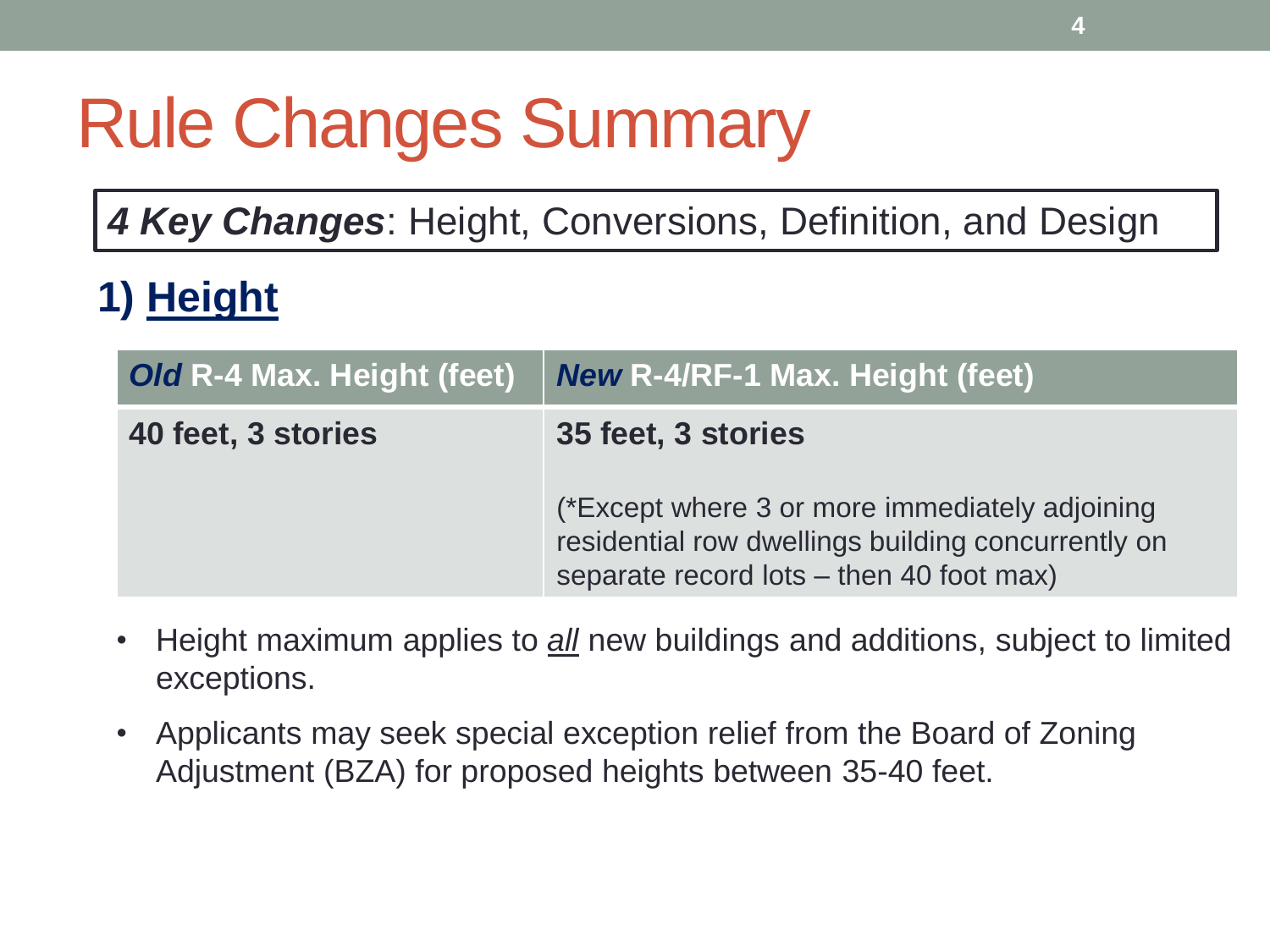### New Rule Changes continued

#### **2) Conversion Rules for Pre-1958 Buildings**

- They generally come in 3 types:
	- (i) Non-residential building (such as a school) converted to an apartment house; or
	- (ii) Single family dwelling or flat converted to an apartment house; or
	- (iii) Existing apartment house (previously converted) expanded structurally or by adding dwelling units.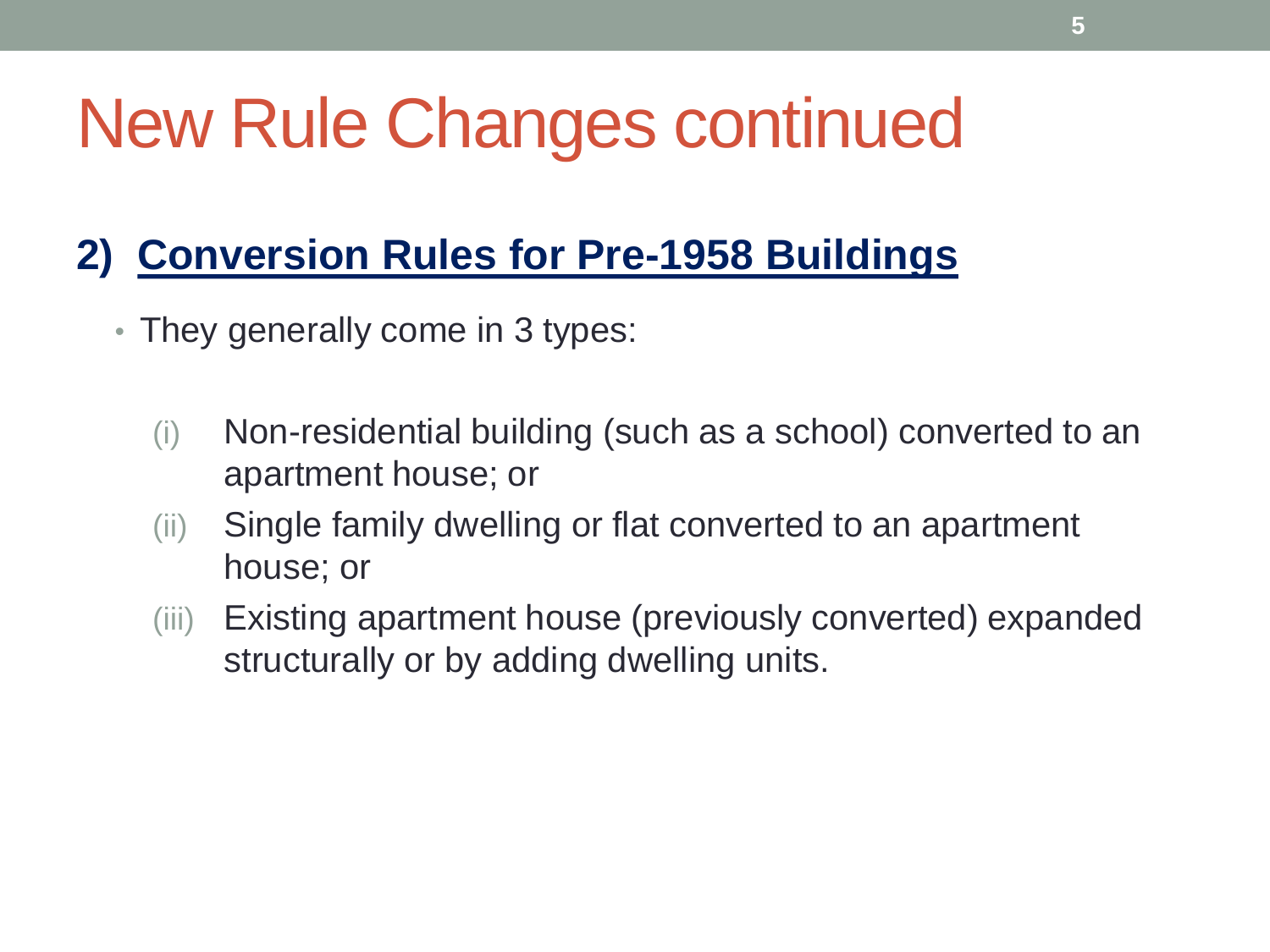### Changes – continued

(i) Conversion of pre-1958 non-residential building (such as a school) to an apartment house.

| <b>Old R-4 Rules</b>                                                                                                                                                                    | <b>New RF Rules</b>                                                                                                                                                                                         |
|-----------------------------------------------------------------------------------------------------------------------------------------------------------------------------------------|-------------------------------------------------------------------------------------------------------------------------------------------------------------------------------------------------------------|
| Permitted <i>matter</i> of <i>right</i> if a<br>minimum of 900 square feet of<br>land area per unit                                                                                     | Permitted <i>matter of right</i> , subject to conditions:                                                                                                                                                   |
|                                                                                                                                                                                         | • Must be an existing non-residential building<br>Max. building height of 35 feet                                                                                                                           |
| • (For example, a lot would<br>need to be at least 2,700<br>square feet in size to add a<br>$3rd$ unit)<br>Relief from minimum size<br>required an <i>area variance</i> from<br>the BZA | • Minimum of 900 square feet of land area per dwelling<br>unit                                                                                                                                              |
|                                                                                                                                                                                         | • An addition shall not extend further than 10 feet past<br>the furthest rear wall of any adjacent principal<br>residential dwelling                                                                        |
|                                                                                                                                                                                         | • No blocking of neighboring chimneys or external vents<br>• No interference with neighboring solar energy systems<br>• No removal or significant alteration of original roof top<br>architectural elements |
|                                                                                                                                                                                         | If any above condition is not met, then a special exception<br>from the BZA is required                                                                                                                     |

Note: **Inclusionary Zoning rules apply if 10+ units**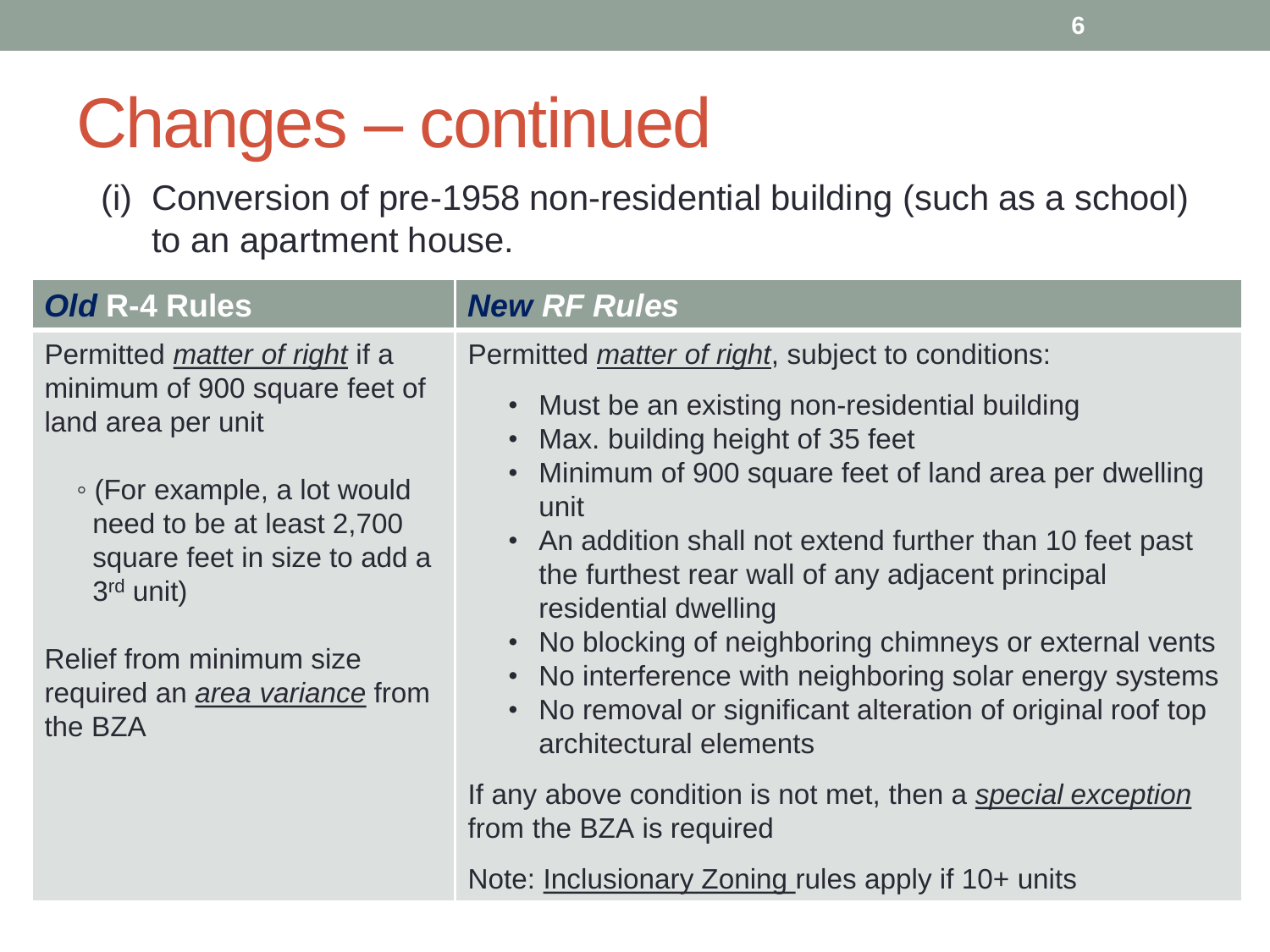### New Rule Changes continued

(ii) Conversion of a pre-1958 single family or flat to an apartment house.

| Old R-4 Rules                                                                                                                                                                                                                                                                                        | <b>New RF Rules</b>                                                                                                                                                                                                                                                                                                                                                                                                                                                                                                                                                                                                                                                                                                                                                                                                                                                                                                                                                                             |
|------------------------------------------------------------------------------------------------------------------------------------------------------------------------------------------------------------------------------------------------------------------------------------------------------|-------------------------------------------------------------------------------------------------------------------------------------------------------------------------------------------------------------------------------------------------------------------------------------------------------------------------------------------------------------------------------------------------------------------------------------------------------------------------------------------------------------------------------------------------------------------------------------------------------------------------------------------------------------------------------------------------------------------------------------------------------------------------------------------------------------------------------------------------------------------------------------------------------------------------------------------------------------------------------------------------|
| Permitted <i>matter</i> of right<br>if a minimum of 900<br>square feet of land area<br>per unit<br>∘ (For example, a lot<br>would need to be at<br>least 2,700 square<br>feet in size to add a<br>$3rd$ unit)<br><b>Relief from minimum</b><br>size required an <i>area</i><br>variance from the BZA | Permitted only by special exception from the BZA, subject to<br>conditions:<br>• Must be an existing building<br>Max. building height of 35 feet, subject to additional special<br>$\bullet$<br>exception analysis if exceeded<br>• 4 <sup>th</sup> dwelling unit and every additional even numbered unit<br>thereafter subject to Inclusionary Zoning<br>Minimum of 900 square feet of land area per dwelling unit<br>An addition shall not extend further than 10 feet past the furthest<br>$\bullet$<br>rear wall of any adjacent principal residential dwelling*<br>No blocking of neighboring chimneys or external vents*<br>$\bullet$<br>No interference with neighboring solar energy systems*<br>$\bullet$<br>No removal or significant alteration of original roof top<br>architectural elements*<br>No adverse impact on neighboring dwellings or property<br>$\bullet$<br>BZA may waive no more than 3 of the starred (*) requirements,<br>$\bullet$<br>so long as no adverse impact |
|                                                                                                                                                                                                                                                                                                      | Deviations from the conditions require <i>area variances</i> from the BZA                                                                                                                                                                                                                                                                                                                                                                                                                                                                                                                                                                                                                                                                                                                                                                                                                                                                                                                       |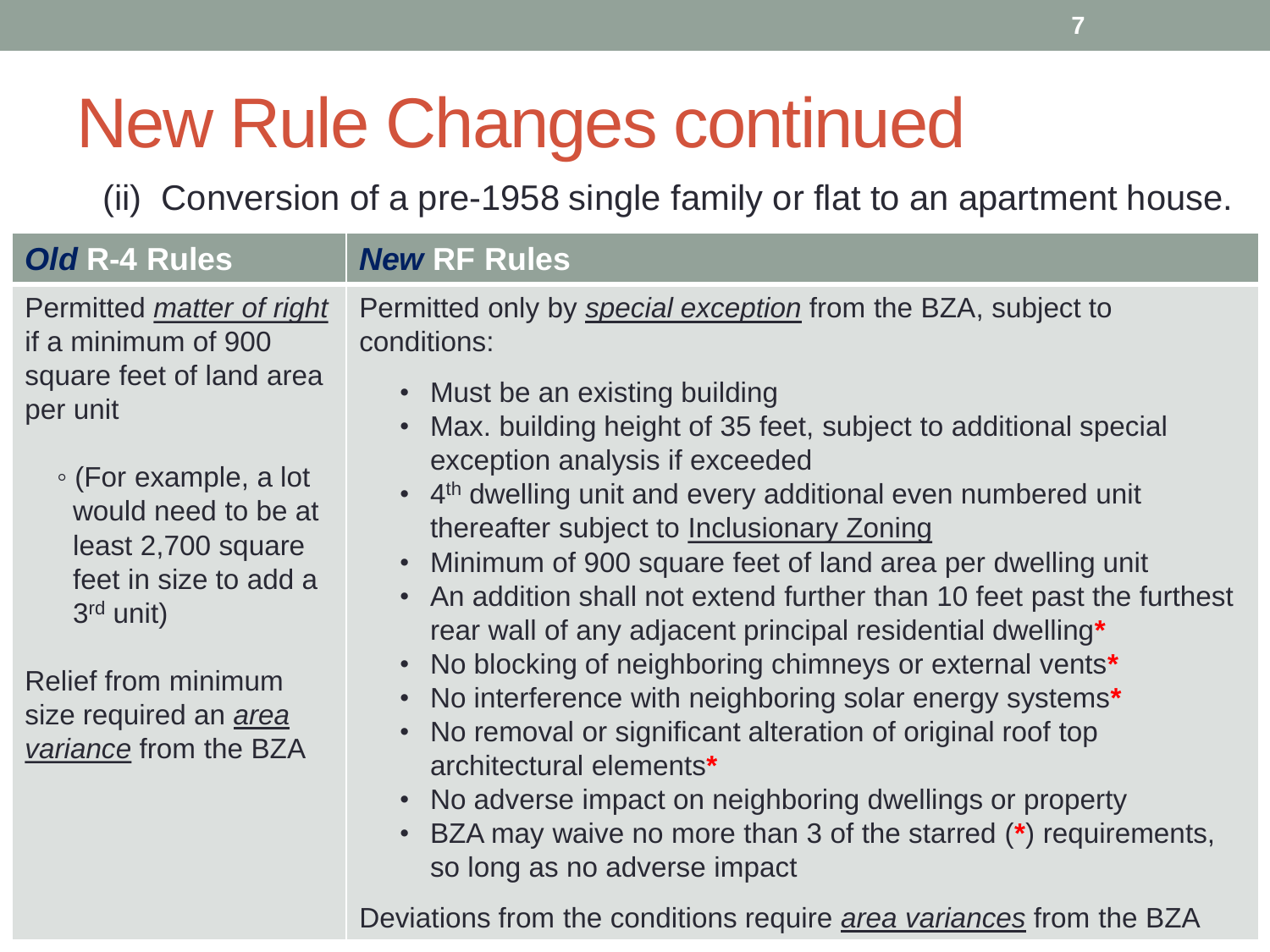### New Rule Changes continued

(iii) Expansion of an existing apartment house (previously converted) either structurally or with additional units.

#### *Old* **R-4 Rules** *New* **RF Rules**

Permitted *matter of right* if a minimum of 900 square feet of land area per unit

◦ (For example, a lot would need to be at least 2,700 square feet in size to add a  $3<sup>rd</sup>$  unit)

Relief from minimum size required an *area variance* from the BZA

Expansion of previously converted non-residential buildings or residential buildings to apartment houses – either structurally or through increasing the number of units – requires *special exception* from the BZA

• However, relief from the 900 square feet of land area per unit minimum requires an *area variance* from the BZA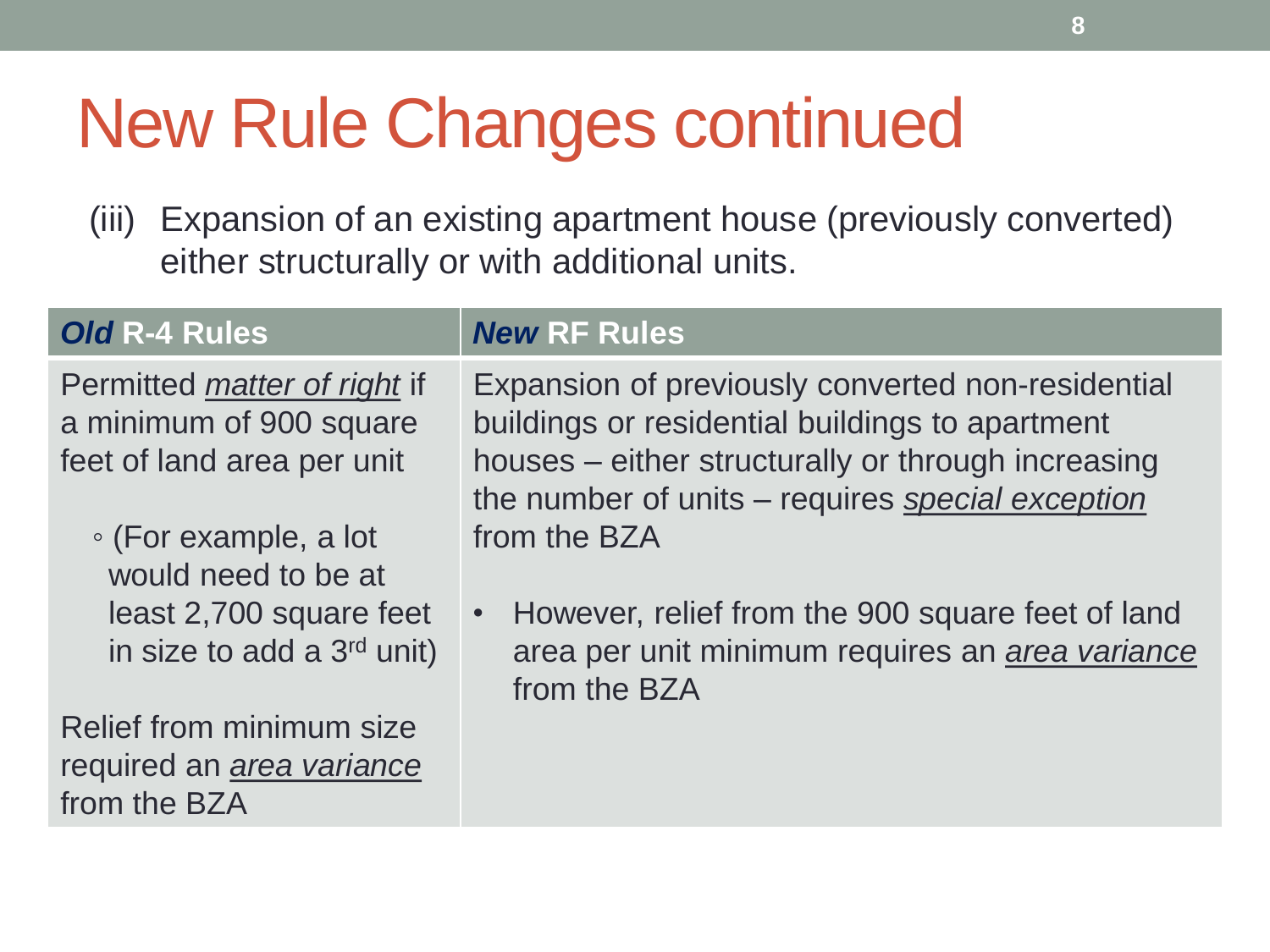### Rule Changes - continued

#### **3) Definition**

- "Mezzanine" Space now counts as a separate story in RF zones for determining the maximum number of stories (3) within a principal structure.
	- Defined as "floor space within a story between its floor and the floor or roof next above it and having an area of not more than one-third (1/3) of the area of the floor immediately below."

#### **4) Design**

- *All* new construction (including *matter of right*) in RF must comply with the following:
	- No blocking of neighboring chimneys or external vents.
	- No interference with neighboring solar energy systems.
	- No removal or significant alteration of original roof top architectural elements.
- Relief from requirements require a *special exception* from the BZA.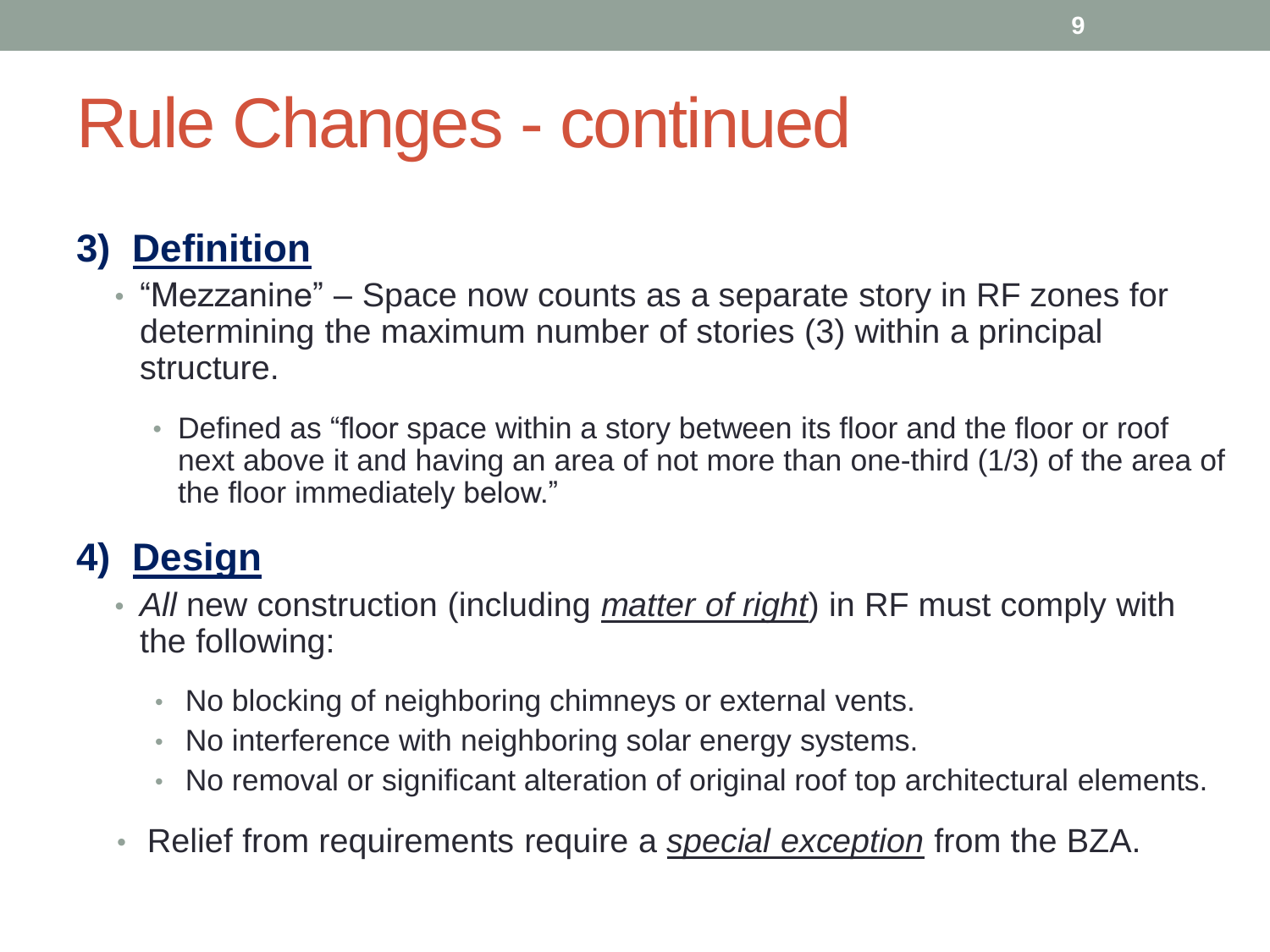#### Additional Application Materials Required

- As a result of new design requirements rooftop architectural elements, chimneys, solar, rear addition depth – applicants may be required to provide the following evidence during the building permit review:
	- Surveys showing neighboring building footprints and relative depth dimensions.
	- Diagrams showing neighboring chimneys/vents and solar energy systems.
	- Research showing whether any neighbors have permitted, but uninstalled, solar energy systems.
	- Shadow or other studies showing degree of interference with neighboring solar energy systems.
	- Other evidence as needed, such as photographs.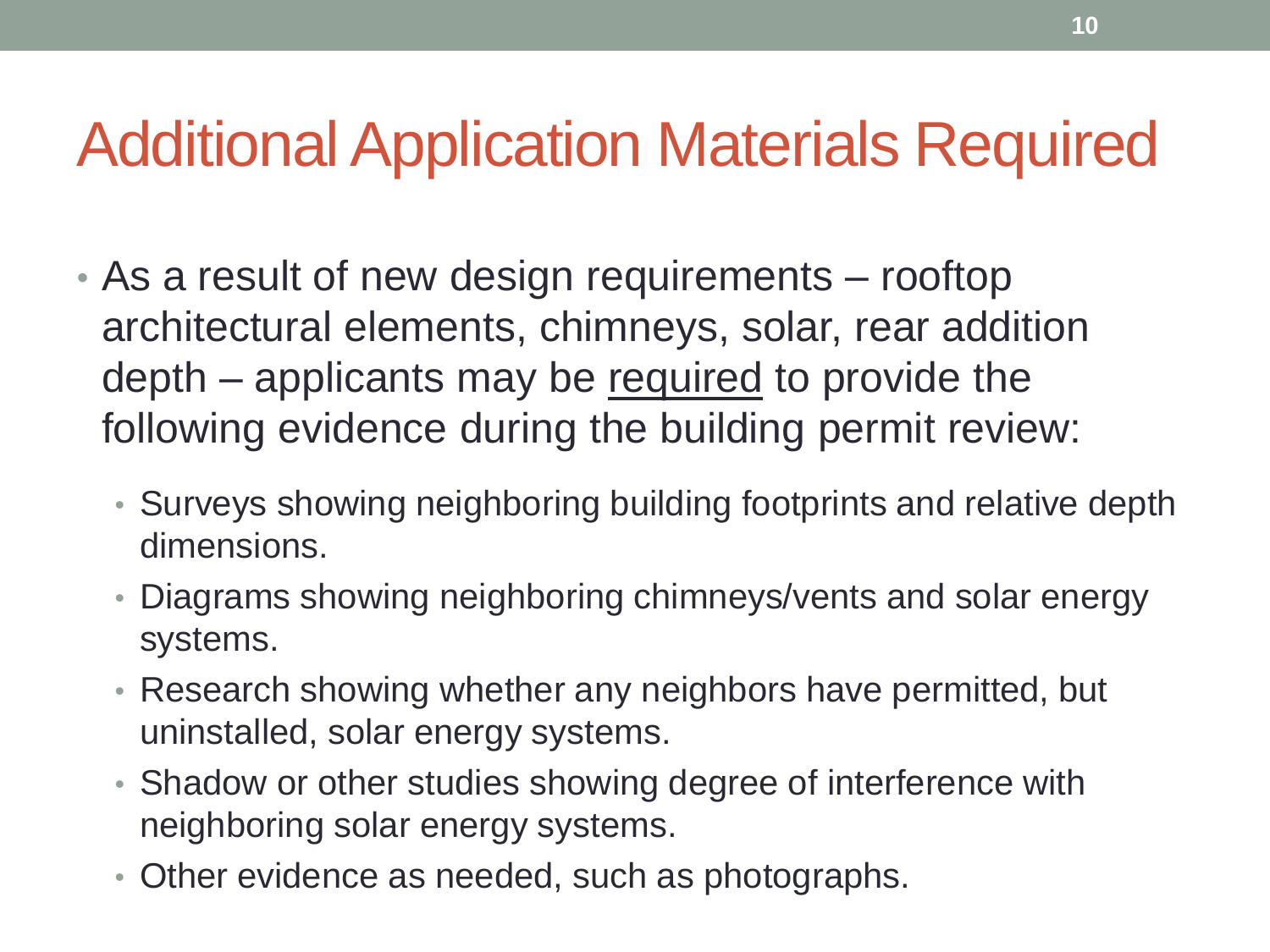### Summary of Case No. 14-11B

- As earlier referenced, there is a Zoning Commission hearing scheduled for November 17, 2016 (Case No. 14-11B). Principal proposed changes by the Office of Planning include:
	- Expansion of "pop-back" limitations (RF and R-3 zones)
		- New 10 foot rear addition limitation would apply to all attached and semidetached buildings, irrespective of whether the project involves a conversion (RF zones)
		- More than 10 feet permitted by special exception.
	- Amendments to RF sections, including:
		- Solar Energy System: Changes to interference with neighboring solar energy systems standard to better align it with DCRA code review criteria.
		- Architectural Elements: Inclusion of original "cornices" and "porch roofs" as architectural elements that must be preserved. Exclusion of elements at the back of buildings (facing the rear lot line) for "interior lots".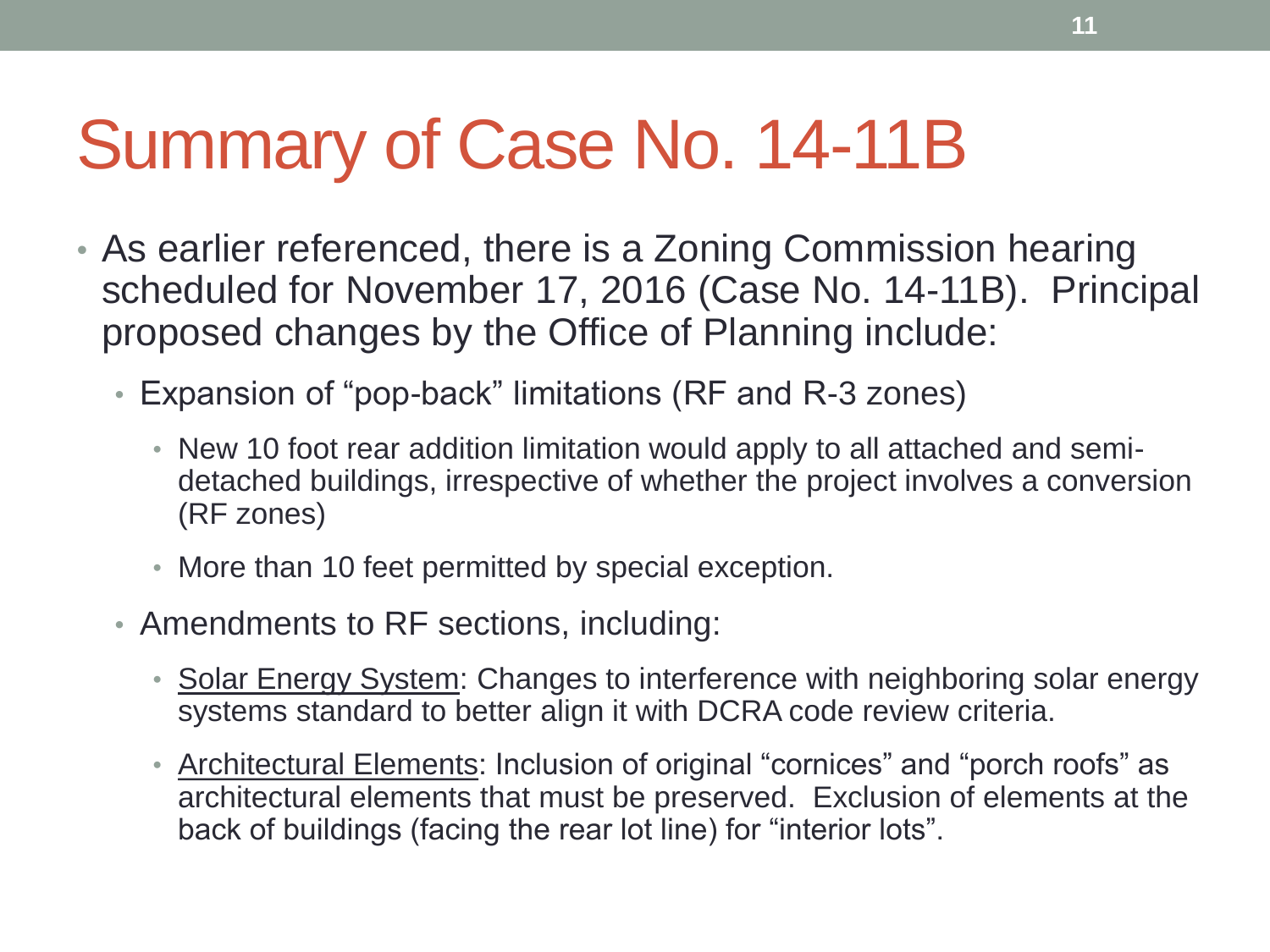#### Zoning Enforcement

- The Office of the Zoning Administrator (OZA) enforces the zoning regulations. Enforcement action is primarily complaint driven.
- Due to the intricacies of the new regulations DCRA zoning enforcement staff has seen an increase in the number of Zoning Violation Complaints (ZVC) received from neighbors of RF projects.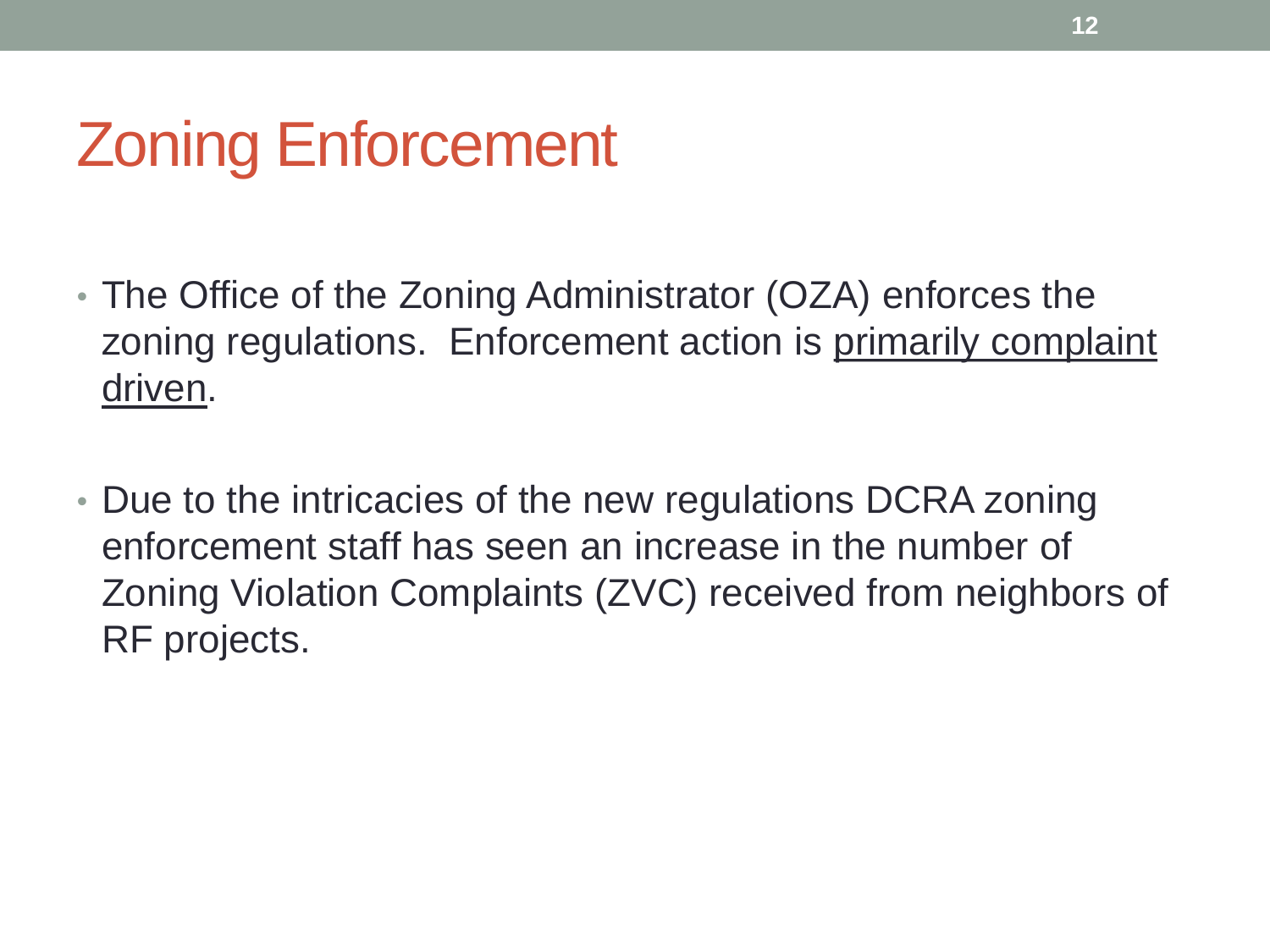#### Zoning Enforcement - continued

- Where a project is determined by zoning enforcement staff to be noncompliant with the zoning regulations or approved plans, the project may be subject to zoning and other DCRA enforcement actions including, but not limited to, the following:
	- Inspections or Investigations
	- Stop Work Orders
	- Submittal of revised plans for permit review
	- Fines and Fees
- As a result, it is especially important for applicants to understand the new rules and, in the event that a complaint is received, to work cooperatively with zoning enforcement staff to ensure a swift and compliant outcome.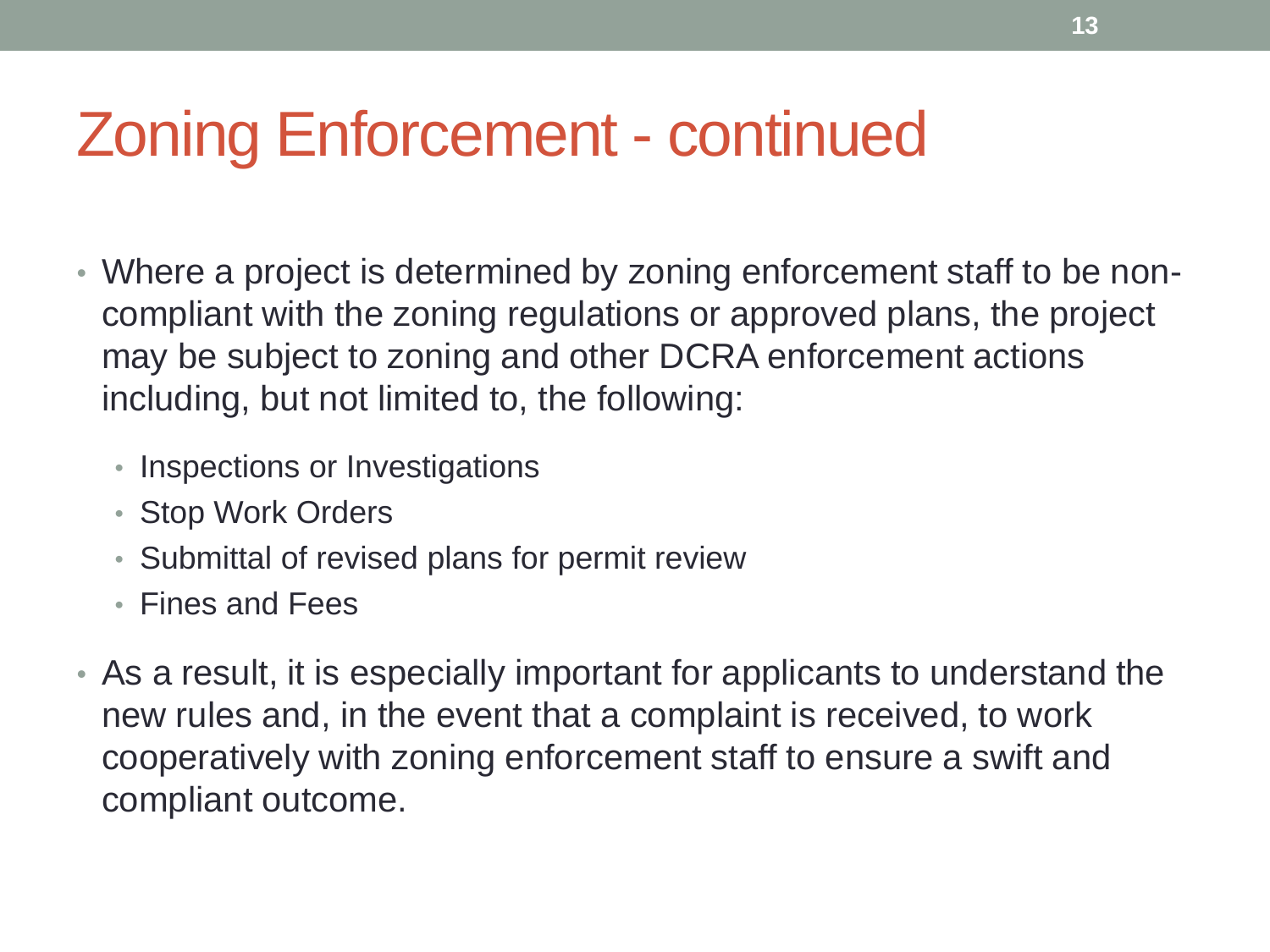#### Reminder

- In addition to the new standards highlighted in this presentation, projects must still satisfy all other applicable zoning regulations, including lot occupancy, setbacks, parking, and pervious surface, among others.
- Consult the Zoning Regulations for additional detail and requirements: <http://www.dcoz.dc.gov/resources/regulations.shtm>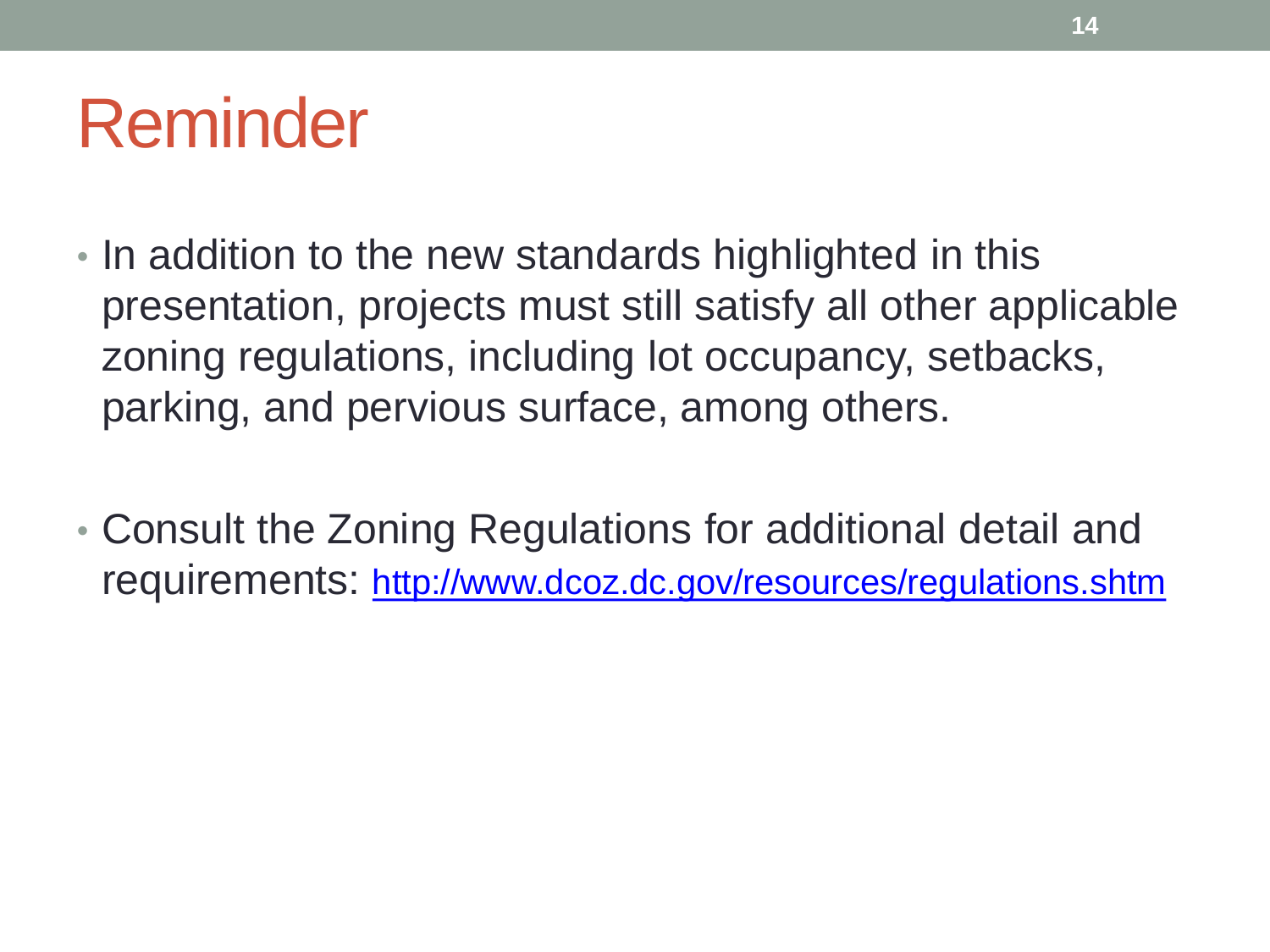### Contact Information

#### **Matthew Le Grant**

Zoning Administrator Dept. of Consumer and Regulatory Affairs Government of the District of Columbia 1100 4th St SW - Room 3100 Washington, DC 20024 Phone: (202) 442-4576 Email: [matt.legrant@dc.gov](mailto:matt.legrant@dc.gov) Web: <http://dcra.dc.gov/service/zoning-dcra>



Source: Google Street View